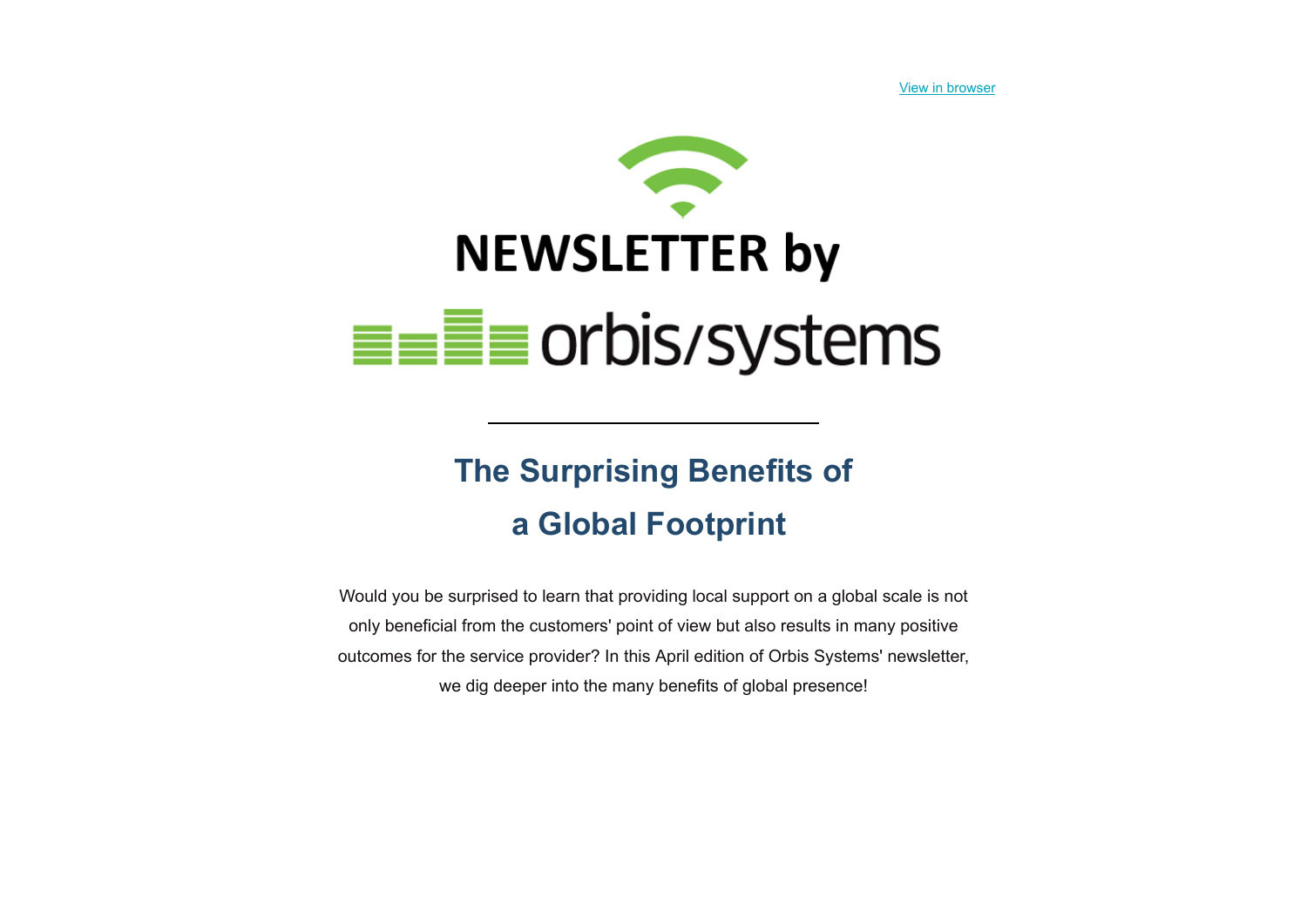

Much appreciated by customers and currently reaching all the way from Europe to Asia-Pacific and the Americas, Orbis Systems' global footprint is one of the key elements of the company's business philosophy. As CEO Eero Rossi puts it: "Whenever a customer has opened a production or R&D site somewhere, we have followed them, which has enabled very close relationships. According to customer feedback our flexibility is highly valued for its many benefits and a clear differentiator compared to some other vendors."

[Read the full article here](https://bit.ly/3EsDFnF?utm_source=hs_email&utm_medium=email&utm_content=210660177&_hsenc=p2ANqtz-_JKKR7lV-u0zdw9B45VE76MddBqZ-XAuFFLvi5nv7-O4tjgz28SM04LmesPesdKyydNzWuhpWiKXWfGpErOKxbbQXlryNCyWZPd1x58r1qYRuvLrk)

## **Video Interview: Global Footprint**

In this latest video clip from Orbis Systems' 10-year anniversary interview, CEO Eero Rossi and Key Account Manager Carlos Monero discuss the many aspects of